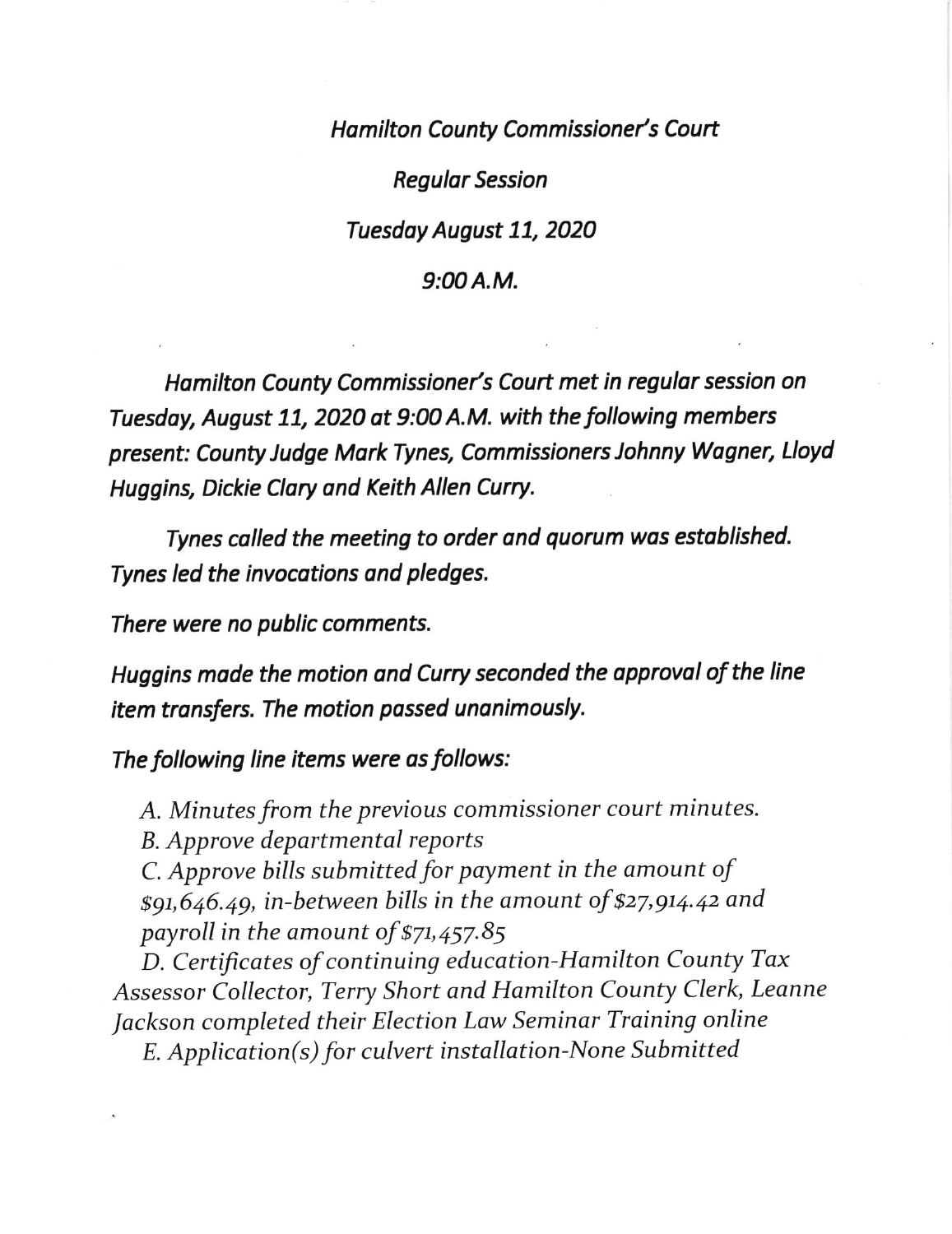$F.$  Building use  $\&$  request-Republican party chairman, Lucas Robinson, would like to use the corner of HWY 36 and HWY 281 on August 15, 2020 to distribute political signs.

Clary made the motion and Huggins seconded the approval of the line item transfers. The motion passed unanimously.

Discussion continued on the Grizzly Ridge Solor Farm tox obotement. Would continue the discussion in the Wednesday meeting.

Clary made the motion and Huggins seconded the approval of the declaring the Night Deposit Safe at the Annex salvage. The motion corried unanimously.

The court decided against the Feral Hog Grant Application. The court wasn't interested.

The court discussed the courthouse window repairs ond Huggins stoted thot he hos someone thot will be giving on estimate on whot it should cost. The court is currently looking ot options.

The court continued the discussion of the FY2020-2021 budget.

The court recessed until Wednesday, August 12, 2020 at 11:00 A.M. where they will reconvene the discussion on the tax obotement agreement.

The court reconvened on Wednesday, August 12, 2020 to continue the discussion on the tox obatement agreement. There were some differences in opinions in the wording of the agreement. Tynes made the motion and Curry seconded the approval of the Tax Abatement Agreement with Grizzly Ridge Solor Form. The motion passed four to one.

The court adjourned at 11:30 A.M.